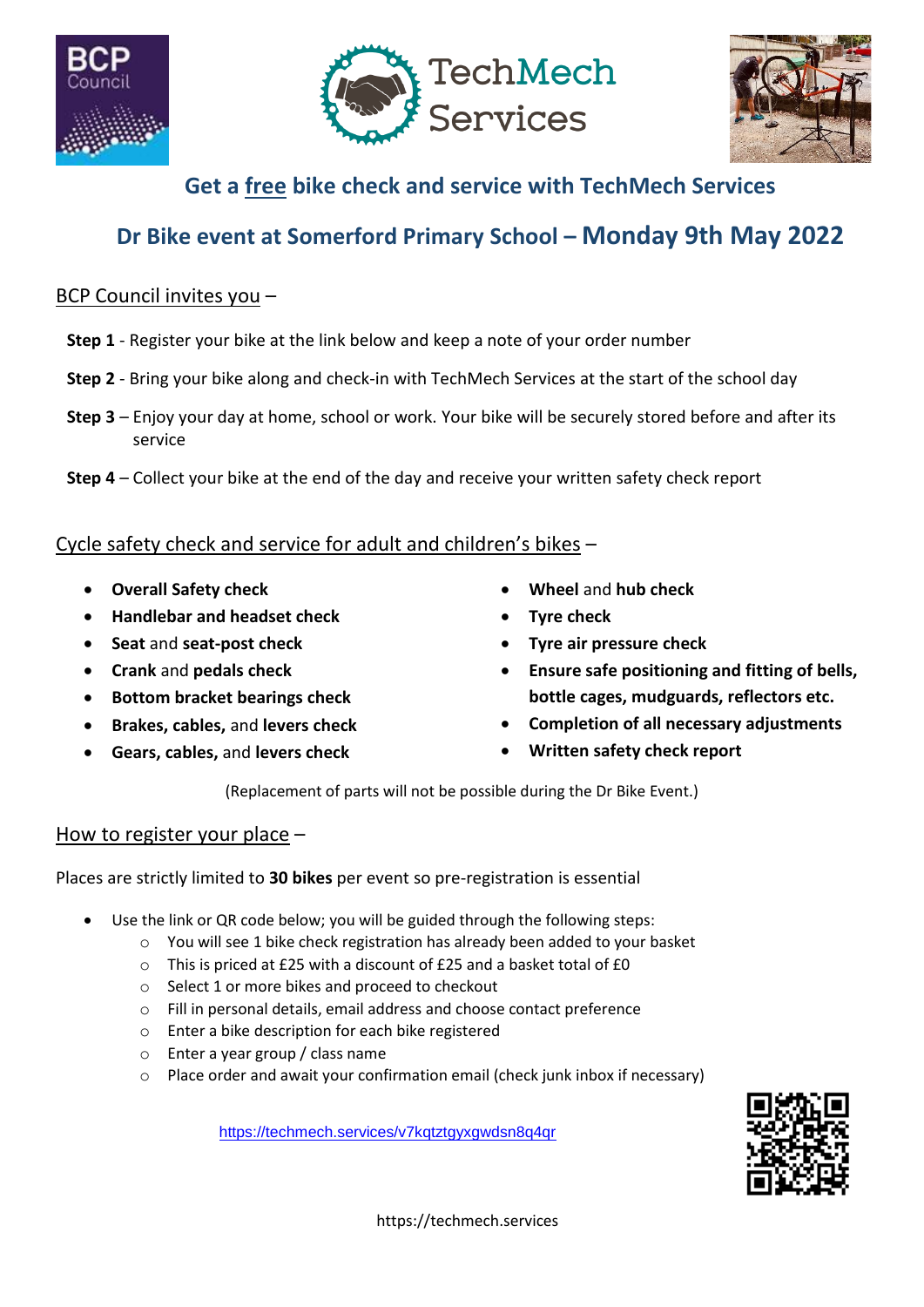#### **Further information**

Handover arrangements – In the event of many customers arriving at the same time, customers will be asked to line up maintaining a social distance from each other. Customers will follow a one-way system for dropping off and collecting their bikes. Where relevant, we will service bikes in groups e.g. by class or year group to enable the school to stagger collection times.

- check-in a designated handover area will be identified for customers to place their bike on arrival. A customer label will be attached to handlebars at this point.
- check-out again a designated collection area will be identified for customers to retrieve their bike from.

Unfortunately, TechMech Services are not able to support early drop off or late collections e.g. for those families using Breakfast or After School Clubs on the day of the event.

Child Safety – TechMech Services will not be responsible for the supervision of children at any time. However, we will of course take steps to ensure that our working area is kept clear and free from trip hazards. Children and Adults will be expected to adhere to school expectations when handling their bikes on school grounds.

#### Covid-19 Precautions

- One-way arrangement for bike drop-off and collection
- Social distancing maintained where customers need to line up
- Communication maintained with school representative throughout the day
- Arrangements made to stagger collection times if possible
- Disinfectant spray used to clean bike seat and handlebars
- TechMech team will wear gloves to handle bikes after sanitisation
- Hand sanitiser available for customers on exit

Follow-up work – it is anticipated that some customers will receive recommendations for follow up work e.g. parts replacements at the expense of the customer. If there was sufficient take-up, a follow-up date could be offered at the school to complete these works. Otherwise, we will handle customer enquiries separately, offering a collection and return service within the catchment area of the school.

TechMech team – there will be at least two members of the team present. Dan will be there to provide the bicycle maintenance expertise; and James or Adam will support with administration, bike handling, bike sanitisation, queue management and school communications.